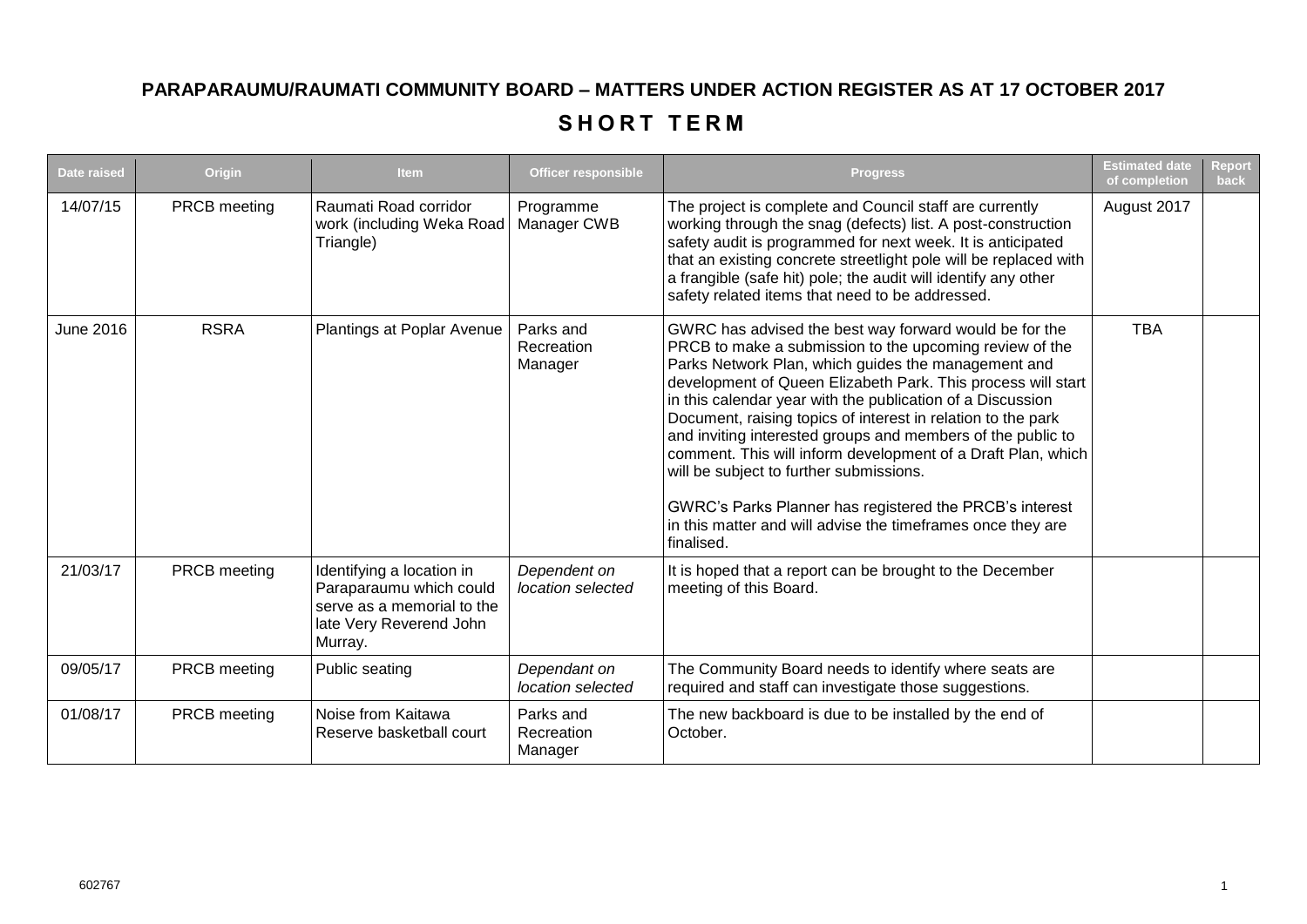## **PARAPARAUMU/RAUMATI COMMUNITY BOARD – MATTERS UNDER ACTION REGISTER AS AT 17 OCTOBER 2017**

## **L O N G T E R M**

| Date raised | Origin                                                                              | <b>Item</b>                                            | <b>Officer responsible</b>                               | <b>Progress</b>                                                                                                                                                                                                                                                                                                                                                                                                                                                                                                                                                                                                                                                                     | <b>Estimated date</b><br>of completion | Report<br>back |
|-------------|-------------------------------------------------------------------------------------|--------------------------------------------------------|----------------------------------------------------------|-------------------------------------------------------------------------------------------------------------------------------------------------------------------------------------------------------------------------------------------------------------------------------------------------------------------------------------------------------------------------------------------------------------------------------------------------------------------------------------------------------------------------------------------------------------------------------------------------------------------------------------------------------------------------------------|----------------------------------------|----------------|
| Mid 2015    | LTP 2015-35                                                                         | Redevelopment of the<br>Raumati pool building          | Parks and<br>Recreation<br>Manager                       | In the present Long Term Plan this work is scheduled for<br>2018 - 2020. Timeframes will be reviewed as part of the LTP<br>review.                                                                                                                                                                                                                                                                                                                                                                                                                                                                                                                                                  | 2020                                   |                |
| Mid 2015    | LTP 2015-35                                                                         | Investment in a Performing<br>Arts Centre <sup>1</sup> | <b>Property Services</b><br>Manager                      | Negotiations have been concluded. The next step is to<br>present the draft funding and access agreement to Council<br>for consideration.                                                                                                                                                                                                                                                                                                                                                                                                                                                                                                                                            | Due 2017                               |                |
| 17/07/12    | Raumati South<br><b>Residents Association</b><br>public speaking at<br>PRCB meeting | Reduced speed through<br>Raumati South Village         | <b>Roading Network</b><br><b>Planning Team</b><br>Leader | The confirmed list of roads for Paraparaumu/Raumati is:<br>Maungakotukutuku, Waterfall, Valley, Poplar Ave wets of<br>Matai, Raumati & Matatua near shops, Rongamau, Nikau<br>Palm, Killalea, Greendale, Sea Poppy and Greendale.<br>The time frame is:<br>Engagement and technical review - currently underway;<br>will include traffic surveys at Poplar Avenue and<br>Margaret Road<br>Formal consultation - early 2018<br>Council decision and implementation of the speed limit -<br>late March/April 2018                                                                                                                                                                     | March/April<br>2018                    |                |
| 17/07/12    | PRCB meeting                                                                        | <b>Town Centres Project</b>                            | Infrastructure<br>Programme<br>Delivery Manager          | Paraparaumu town centre transformation<br>Work is almost finished on the upgrade of the Kāpiti Lights<br>area. We're currently working on two sites: the Coastlands<br>Parade laneway and the area connecting Coastlands with<br>Kāpiti Lights. We're aiming to finish work on these two<br>stages in late October, subject to weather. The areas will be<br>progressively opened as the work is completed.<br><b>Coastlands Parade laneway</b><br>Paving is mostly finished with just small edges and tidying up<br>work to do. Planting has started with lots more small plants<br>and mulch still to go in. Next steps include sealing the pavers<br>and installing the seating. | Ongoing                                |                |

 1 Subject to an appropriate agreement about the community use of the centre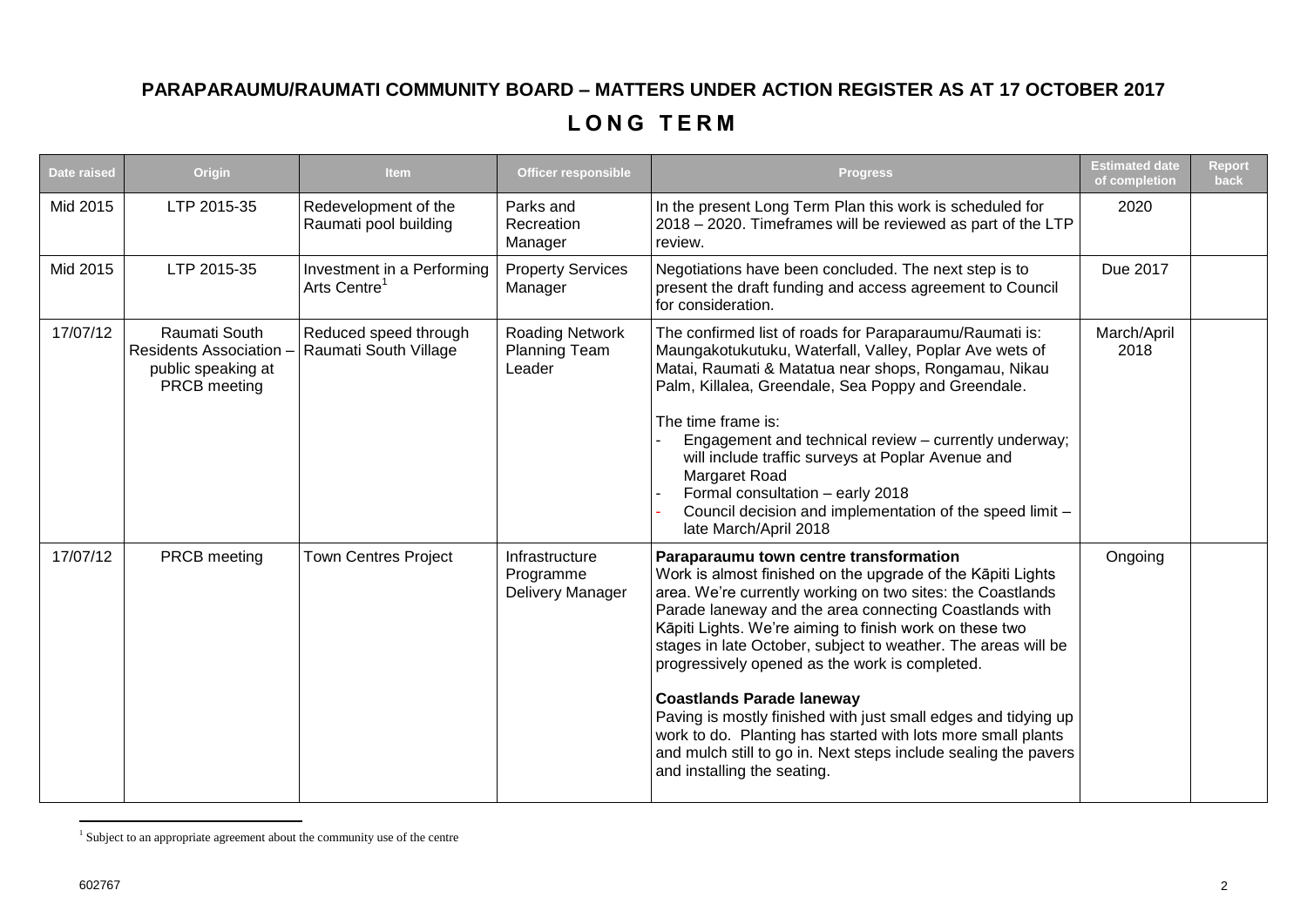| <b>Date raised</b> | Origin             | <b>Item</b>                                                                                                                                                                                                                | <b>Officer responsible</b>         | <b>Progress</b>                                                                                                                                                                                                                                                                                                                                                                                                                                                                                                                                                                                                                                                                      | <b>Estimated date</b><br>of completion | <b>Report</b><br><b>back</b> |
|--------------------|--------------------|----------------------------------------------------------------------------------------------------------------------------------------------------------------------------------------------------------------------------|------------------------------------|--------------------------------------------------------------------------------------------------------------------------------------------------------------------------------------------------------------------------------------------------------------------------------------------------------------------------------------------------------------------------------------------------------------------------------------------------------------------------------------------------------------------------------------------------------------------------------------------------------------------------------------------------------------------------------------|----------------------------------------|------------------------------|
|                    |                    |                                                                                                                                                                                                                            |                                    | Mural<br>The building walls in the laneway are currently being<br>prepared before the mural installation can begin. Installation<br>is weather dependent, but we are hoping to have the mural<br>started before the end of the month.<br>Coastlands/Kāpiti Lights connection<br>Paving has started as well as some of the planting. The next<br>steps will see the mulching and planting of smaller plants<br>and then the installation of the bollards and seating along<br>with sealing the pavers.<br>Rimu Road signalised pedestrian crossing<br>Plans for the Rimu Road signalised crossing are still being<br>worked on and an update will be provided as soon as<br>possible. |                                        |                              |
|                    | PRCB meeting       | <b>Expressway Update</b>                                                                                                                                                                                                   | <b>PRCB</b> members                | At the PRCB meeting of 22 November 2016 the following<br>appointments were made:<br>NZTA Expressway Community Liaison Group - Jonny<br>$\bullet$<br>Best appointed as representative, Guy Burns appointed<br>as alternative representative<br>NZTA Neighbourhood Impact Forum for Leinster Avenue<br>- Kathy Spiers appointed as representative<br>NZTA Neighbourhood Impact Forum for Makarini Street<br>- Bernie Randall appointed as representative<br>A verbal update from each representative will be provided at<br>the meeting.                                                                                                                                               | Ongoing                                |                              |
| <b>June 2016</b>   | <b>Board Chair</b> | Redevelopment Plan for<br>Maclean Park, including:<br>Public Art<br>Kapiti Island<br><b>Customised Departure</b><br>Facility<br>Installation of traffic<br>calming device(s) and<br>a pedestrian crossing<br>in the Marine | Parks and<br>Recreation<br>Manager | Submissions on the draft Maclean Park Management Plan<br>closed on 3 October and a total of 108 submissions were<br>received. Hearings of submitters will be at the 19 October<br>Council meeting. Officers will make proposed changes to<br>the plan based on submissions received.<br>The Public Art decision is awaiting adoption of the<br>Management Development Plan.<br>Council's Access and Transport team has previously                                                                                                                                                                                                                                                    | Ongoing                                |                              |